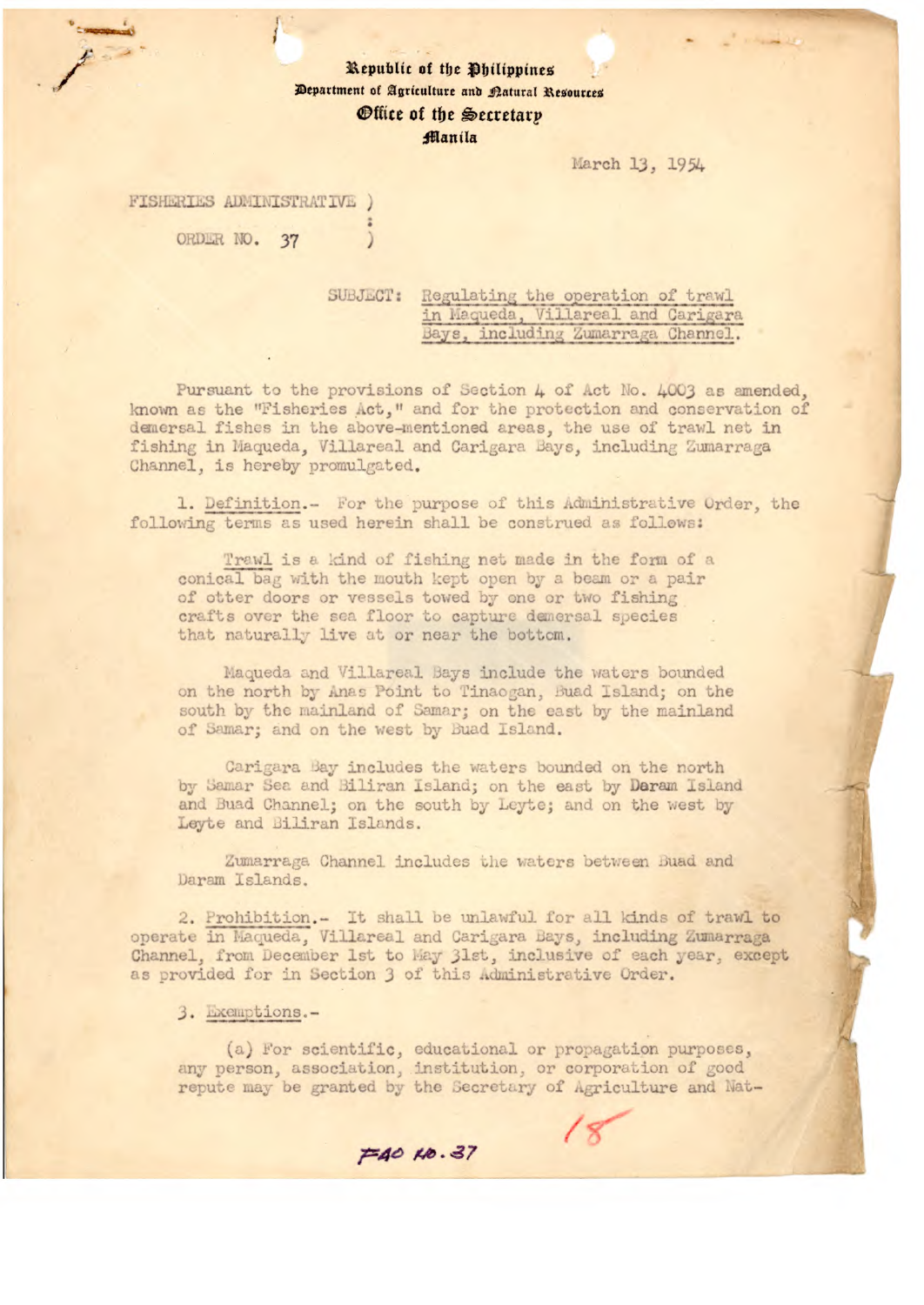ural Resources, free of charge, a permit to catch or take or cause to be caught or taken fishes of all sizes or aquatic animals or plants, otherwise prohibited in this Administrative Order, subject to such conditions as the Secretary of Agriculture and Natural Resources may deem wise to impose for the proper conservation of the fisheries.

(b) Any person who shall catch fish under any or all of these licenses but uses the same for purposes other than those mentioned herein-above shall be subject to the same penalty as if no permit has been granted.

4. Enforcement. - For the purpose of enforcing the provisions of this Administrative Order and of such regulations that may hereafter be promulgated, fishery inspectors, agents or officers; members of the Philippine Constabulary; members of the municipal and municipal district police; members of the secret service force, inspectors, guards, wharfingers of the customs service; Internal Revenue officers and agents; officers of the Coast Guard Cutters and lighthouse keepers; and such other competent officials, employees or persons as may be designated in writing by the Secretary of Agriculture and Natural Resources are hereby made deputies of said Department Head and empowered to:

(a) Ascertain whether person or persons found engaged in fishing are duly provided with license or licenses required in this Administrative Order.

(b) Arrest any person found committing or attempting to commit an offense in violation of this Administrative Order.

(c) Seize, when deemed necessary for evidence or for purposes as the Secretary of Agriculture and Natural Resources or his duly authorized representative or representatives may consider advisable, any fishing gear or apparatus used or which may be used to catch, kill or take any fish or other aquatic animals or plants in said areas, and fish caught or killed or aquatic animals or plants taken or found in the possession of any person in violation of the rules and regulations.

(d) Administer oaths and take testimonies in any official matters in any investigation conducted by them or any of them, touching any matter under the authority of Fisheries Act and this Administrative Order; and

(e) File the necessary complaint or complaints in proper court and report such violation or violations to the Secretary of Agriculture and Natural Resources for appropriate action.

FAD 110.37

 $-2-$